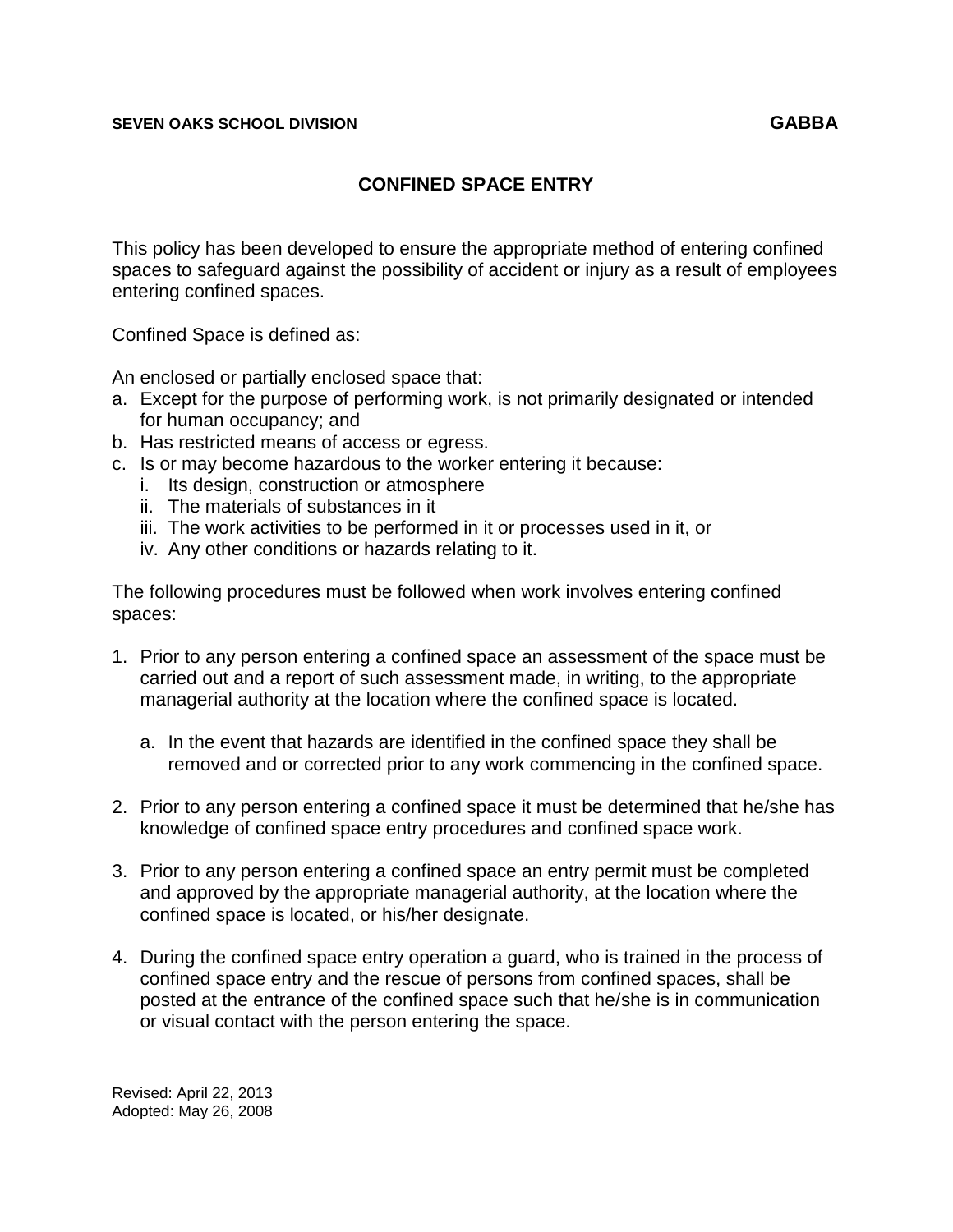#### **SEVEN OAKS SCHOOL DIVISION GABBA**

- a. That guard must not leave their post for any reason while there is a person within the confined space they are guarding.
- 5. In the event that the guard must leave their post then the person in the confined space will exit the confined space and will not be allowed to re-enter such space until the guard has returned or a competent replacement has been provided.
- 6. Prior to any person entering a confined space all materials which are contained therein, and which could cause drowning, asphyxiation, or entrapment must be removed. As well, it is necessary that all sources of any material which could enter the confined space and cause a hazard are sealed to prevent such flow.
	- a. All fluids must be prevented from flowing into the confined space.
	- b. Dust or gasses must be prevented from entering the confined space.
- 7. In the event that the confined space contains or is a part of machinery or equipment powered by an energy source then such power source must be disconnected and locked out as per the Lock Out of Power Sources Policy (GABB).
- 8. All spaces, determined to be Confined Spaces, will be designated by the Operations Departments management as such. A master list, identifying all designated confined spaces, by location, will be retained by the operation department for the purpose of reference and control. Each managerial authority will receive a list of confined spaces relative to their location and shall then ensure that they apply this policy to each entry of a designated confined space.
	- a. Safe work practices may be developed to modify this policy to reflect the potential hazards of the variety of confined space found within the Seven Oaks School Division. Such safe work practices will be formulated with reliance upon a professional assessment and classification of the confined spaces referred to.
- 9. Any questions with respect to the definition of a confined space shall be taken up with the Operations Department Management which retains the authority to revoke any permit allowing entry into a confined space.

# **APPLICABLE FORMS OR PERMITS:**

Safety Permit: Confined Space Entry (GABBA-R) Lock out apparatus must be used as required (GABB) Worksite Hazard Analysis (GABBA-R1)

Revised: April 22, 2013 Adopted: May 26, 2008